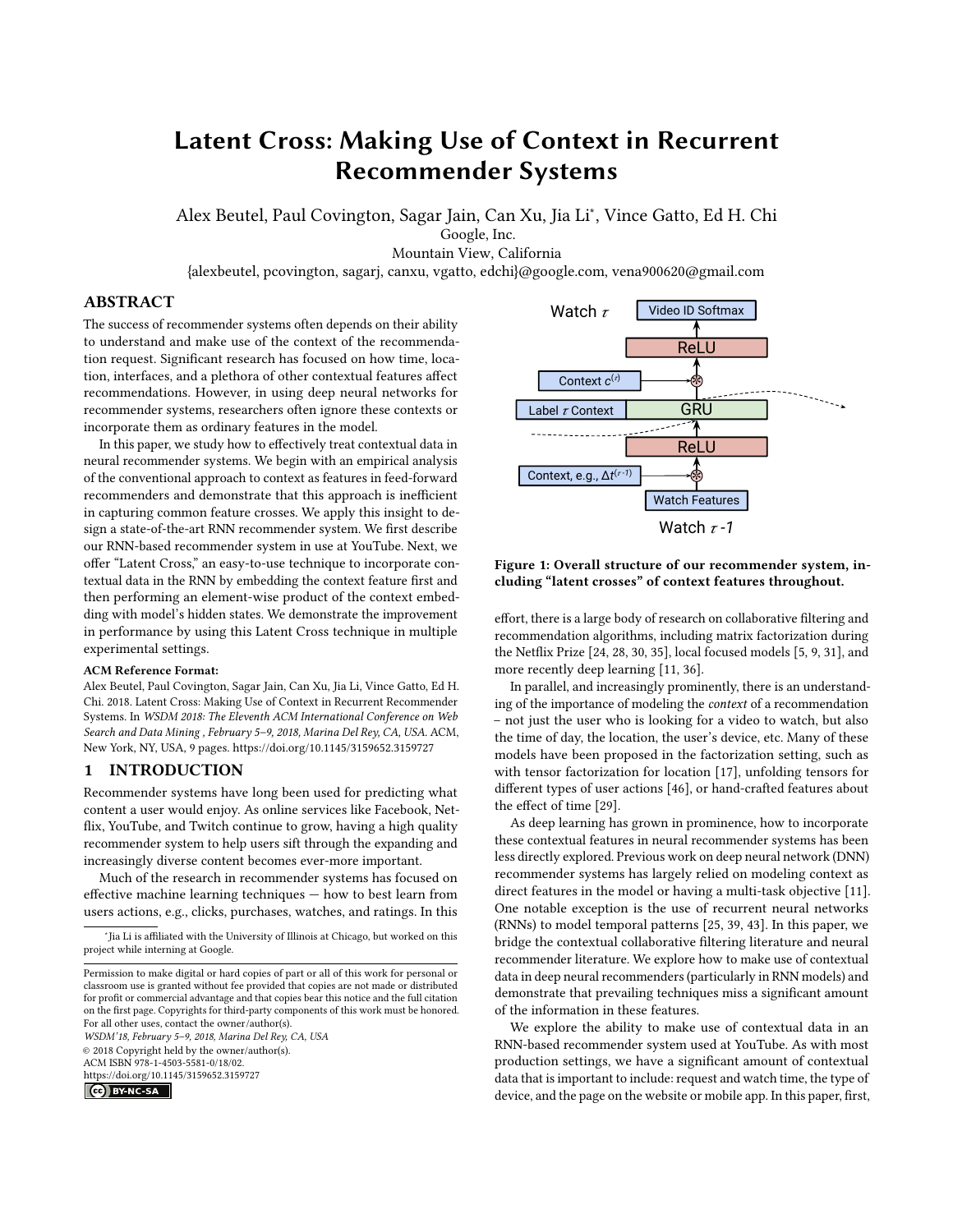we offer a theoretical interpretation of the limitations of modeling context as direct features, particularly using feed-forward neural networks as the example baseline DNN approach. We then offer an easy-to-use technique to incorporate these features that results in improved prediction accuracy, even within a more complicated RNN model.

Our contributions are:

- First-Order Challenges: We demonstrate the challenges of first-order neural networks to model low-rank relationships.
- Production Model: We describe how we have constructed a large-scale RNN recommender system for YouTube.
- Latent Cross: We offer a simple technique, called the "Latent Cross", to include contextual features more expressively in our model. Specifically, latent cross performs an elementwise product between the context embedding and the neural network hidden states.
- Empirical Results: We offer empirical results verifying that our approach improves recommendation accuracy.

# 2 RELATED WORK

We begin with a survey of the various related research. An overview can be seen in Table [1.](#page-2-0)

Contextual Recommendation. A significant amount of research has focused on using contextual data during recommendation. In particular, certain types of contextual data have been explored in depth, where as others have been treated abstractly. For example, temporal dynamics in recommendation have been explored widely [\[6\]](#page-8-16). During the Netflix Prize [\[4\]](#page-8-17), Koren [\[29\]](#page-8-12) discovered the significant long-ranging temporal dynamics in the Netflix data set and added temporal features to his Collaborative Filtering (CF) model to account for these effects. Researchers have also explored the how preferences evolve in shorter time-scales, e.g., sessions [\[39\]](#page-8-14). More general abstractions have been used to model preference evolution for recommendation such as point processes [\[15\]](#page-8-18) and recurrent neural networks [\[43\]](#page-8-15). Similarly, modeling user actions along with geographical data has been widely explored with probabilistic models [\[2,](#page-8-19) [8\]](#page-8-20), matrix factorization [\[32\]](#page-8-21), and tensor factorization [\[17\]](#page-8-10). A variety of methods have built on matrix and tensor factorization for cross domain learning [\[45,](#page-8-22) [46\]](#page-8-11). Methods like factorization machines [\[34\]](#page-8-23) and other contextual recommenders [\[22,](#page-8-24) [37,](#page-8-25) [48\]](#page-8-26) have provided generalizations of these collaborative filtering approaches.

Neural Recommender Systems. As neural networks have grown in popularity for computer vision and natural language processing (NLP) tasks, recommender systems researchers have begun applying DNNs to recommendation. Early iterations focused on directly applying the collaborative filtering intuition to neural networks, such as through an auto-encoder [\[36\]](#page-8-9) or joint deep and CF models [\[20\]](#page-8-27). More complex networks have been devised to incorporate a wider variety of input features [\[11\]](#page-8-8). Cheng et al. [\[7\]](#page-8-28) handles this problem through a linear model to handle interactions among contextual features, outside the DNN portion of the model.

There has been a recent growth in using recurrent neural networks for recommendation [\[21,](#page-8-29) [25,](#page-8-13) [39,](#page-8-14) [43\]](#page-8-15). [\[25,](#page-8-13) [43\]](#page-8-15) include temporal information as features and supervision in their models, and [\[41\]](#page-8-30) includes general context features. However, in both cases, these

features are concatenated with input, which we show provides limited benefit. Concurrent and independent research [\[49\]](#page-8-31) improved LSTMs by multiplicatively incorporating temporal information, but did not generalize this to other context data.

Second-order Neural Networks. A major thrust of this paper is the importance of multiplicative relations in neural recommenders. These second-order units show up in a few places in neural networks. Recurrent units, e.g., LSTMs [\[23\]](#page-8-32) and GRUs [\[10\]](#page-8-33), are common second-order units with gating mechanisms that use an elementwise multiplication. A more complete tutorial on recurrent networks can be found in [\[18\]](#page-8-34).

Additionally, softmax layers at the top of networks for classification are explicitly bi-linear layers between the embedding produced by the DNN and embeddings of the label classes. This technique has been extended in multiple papers to include user-item bi-linear layers on top of DNNs [\[20,](#page-8-27) [41,](#page-8-30) [43,](#page-8-15) [47\]](#page-8-35).

Similar to the technique described in this paper is a body of work on multiplicative models [\[27,](#page-8-36) [44\]](#page-8-37). These multiplicative structures have most commonly been used in natural language processing as in [\[14,](#page-8-38) [27\]](#page-8-36). The NLP approach was applied to personalized modeling of reviews [\[40\]](#page-8-39) (with a slightly different mathematical structure). Recently, [\[25\]](#page-8-13) uses the multiplicative technique not over contextual data but directly over users, similar to a tensor factorization. PNN [\[33\]](#page-8-40) and NFM [\[19\]](#page-8-41) push this idea to an extreme, taking multiplying all pairs of features at the input and either concatenating or averaging the results before passing through a feed-forward network. The intuition of these models is similar to ours, but differ in that we focus on the relationship between contextual data and user actions, our latent crossing mechanism can be and is applied throughout the model, and we demonstrate the importance of these interactions even within an RNN recommender system.

More complex model structures like attention models [\[3\]](#page-8-42), memory networks [\[38\]](#page-8-43), and meta-learning [\[42\]](#page-8-44) also rely on second-order relations and are increasingly popular. Attention models, for instance, use attention vectors that modulate the hidden states with a multiplication. However, these methods are significantly more complex structurally and are generally found to be much more difficult to train. In contrast, the latent cross technique proposed in this paper we found to be easy to train and effective in practice.

#### 3 MODELING PRELIMINARIES

We consider a recommender system in which we we have a database  $\mathcal E$  of events e which are k-way tuples. We consider  $e_\ell$  to refer to the  $\ell$ th value in the tuple and  $e_\ell$  to refer to the other  $k-1$  values the *ℓ*th value in the tuple and  $e_{\bar{\ell}}$  to refer to the other  $k - 1$  values in the tuple in the tuple.

For example, the Netflix Prize setting would be described by tuples  $e \equiv (i, j, R)$  where user *i* gave movie *j* a rating of *R*. We may also have context such as time and device such that  $e \equiv (i, j, t, d)$  where user i watched video j at time t on device type d. Note, each value can be either discrete categorical variables, as in there are  $N$  users where  $i \in I$ , or continuous, e.g., t is a unix timestamp. Continuous variables are not uncommonly discretized as a preprocessing step, such as to convert  $t$  to only the day on which the event took place.

With this data, we can frame recommender systems as trying to predict one value of the event given the others. For example, the Netflix Prize said for a tuple  $e = (i, j, R)$ , use  $(i, j)$  predict R. From a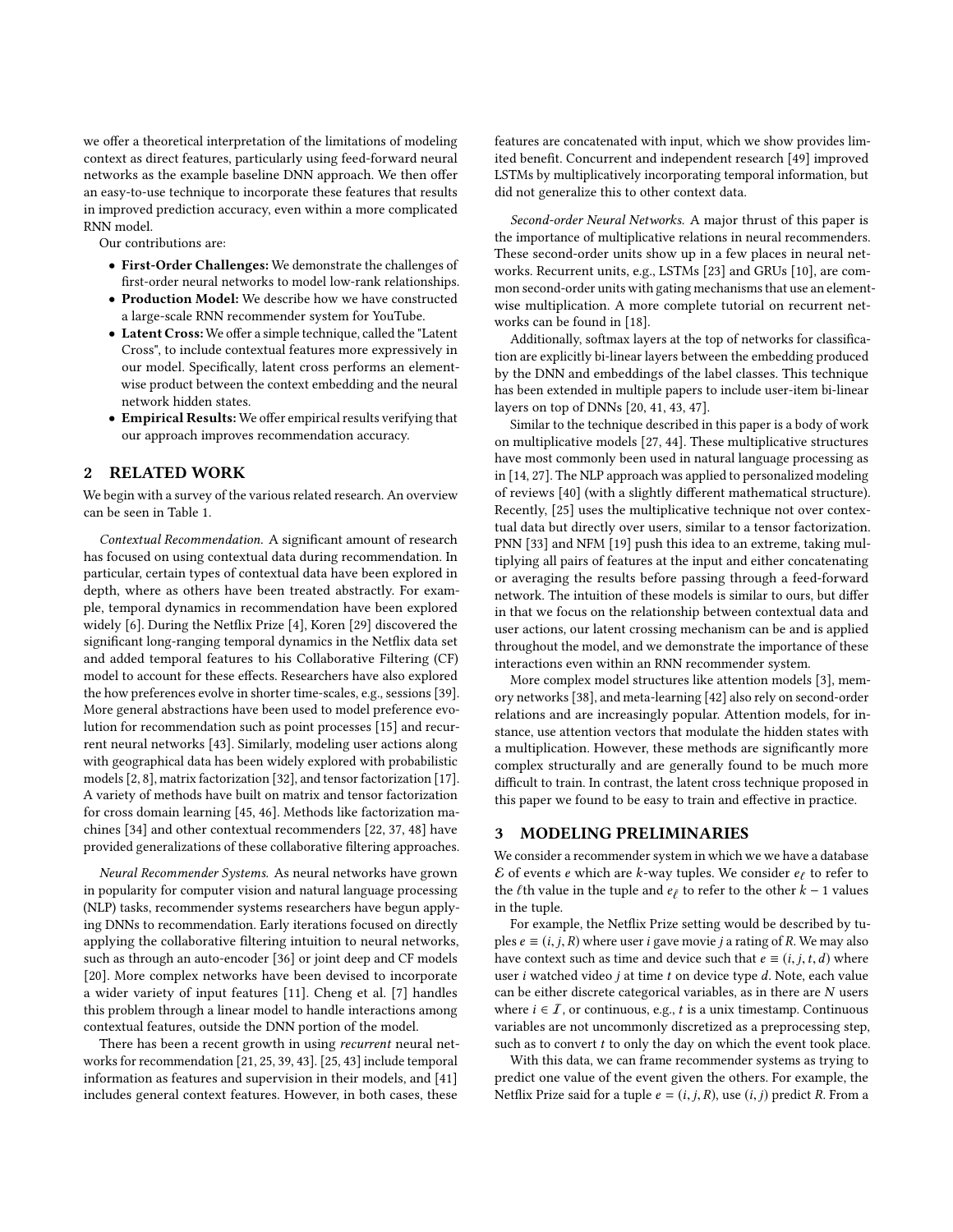<span id="page-2-0"></span>

|                          | Latent    | <b>FM</b> | СF           | TF           | <b>RRN</b>               | YΊ     | NCF  | PNN      | Conext-RNN | Time-LSTM |
|--------------------------|-----------|-----------|--------------|--------------|--------------------------|--------|------|----------|------------|-----------|
|                          | Cross RNN | [22, 34]  | [29, 32, 48] | [17, 37, 46] | $\left[21\right]$<br>-43 | $[11]$ | [20] | [19, 33] | [41]       | [49]      |
| Neural Network           |           | ×         | ×            |              |                          |        |      |          |            |           |
| Models Sequences         |           | ×         | ×            | ×            |                          |        |      |          |            |           |
| <b>Uses Context</b>      |           |           |              |              | time                     |        |      |          |            | time      |
| Multiplicative User/Item |           |           |              |              |                          |        |      |          |            |           |
| Multiplicative Context   |           |           |              |              | ×                        |        |      |          |            | time      |

Table 1: Relationship with related recommenders: We bridge the intuition and insights from contextual collaborative filtering with the power of recurrent recommender systems.

| Symbol                   | Description                                             |  |  |  |
|--------------------------|---------------------------------------------------------|--|--|--|
| e                        | Tuple of k values describing an observed event          |  |  |  |
| $e_{\ell}$               | Element $\ell$ in the tuple                             |  |  |  |
| E                        | Set of all observed events                              |  |  |  |
| $u_i, v_i$               | Trainable embeddings of user <i>i</i> and item <i>j</i> |  |  |  |
| $\chi_i$                 | All events for user <i>i</i>                            |  |  |  |
| $\chi_{i,t}$             | All events for user <i>i</i> before time <i>t</i>       |  |  |  |
| $\rho(\tau)$             | Event at step $\tau$ in a particular sequence           |  |  |  |
| $\langle \cdot \rangle$  | k-way inner product                                     |  |  |  |
| *                        | Element-wise product                                    |  |  |  |
| $f(\cdot)$               | An arbitrary neural network                             |  |  |  |
| <b>Table 2: Notation</b> |                                                         |  |  |  |

machine learning perspective, we can split our tuple e into features x and label y such that  $x = (i, j)$  and label  $y = R$ .

We could further re-frame the recommendation problem as predicting which video a user will watch at a given time by defining  $x = (i, t)$  and  $y = j$ . Note, again, depending on if the label is categorical random value, e.g., video ID, or real value, e.g., rating, the machine learning problem is either a classification or regression problem, respectively.

In factorization models, all input values are considered to be discrete, and are embedded and multiplied. When we "embed" a discrete value, we learn a dense latent representation, e.g., user  $i$  is described by dense latent vector  $u_i$  and item  $j$  is described by dense latent vector  $v_j$ . In matrix factorization models, predic-<br>tions are generally based on  $u_j$ ,  $v_k$ . In tensor factorization models tions are generally based on  $u_i \cdot v_j$ . In tensor factorization mod-<br>els predictions are based on  $\Sigma$ ,  $u_i$ ,  $v_i$ , where  $w_i$  would be els, predictions are based on  $\sum_{r} u_{i,r} v_{j,r} w_{t,r}$ , where  $w_t$  would be<br>a dense vector embedding of time or some other contextual feaa dense vector embedding of time or some other contextual feature. See factorization machines [\[34\]](#page-8-23) for a clean and clear abstraction for these types of models. For notational simplicity we will consider ⟨·⟩ to represent a multi-dimensional inner-product, i.e.,  $\langle u_i, v_j, w_t \rangle = \sum_r u_{i,r} v_{j,r} w_{t,r}.$ <br>Neural networks typically

Neural networks typically also embed discrete inputs. That is, given an input  $(i, j)$  the input to the network will be  $x = [u_i; v_j]$ <br>where  $u_i$  and  $v_j$  are concatenated and as before are parameters where  $u_i$  and  $v_i$  are concatenated and as before are parameters that are trainable (in the case of neural networks, through backpropagation). Thus, we consider neural networks of the form  $e_\ell =$  $f(e_{\bar{\ell}})$ , where the network takes all but one value of the tuple as the input and we train f to predict the last value of the tuple. We the input and we train  $f$  to predict the last value of the tuple. We will later expand this definition to allow the model to take relevant previous events also as inputs to the network, as in sequence models.

# <span id="page-2-1"></span>4 MOTIVATION: CHALLENGES IN FIRST-ORDER DNN

In order to understand how neural recommenders make use of concatenated features, we begin by inspecting the typical building blocks of these networks. As alluded to above, neural networks, especially feed-forward DNNs, are often built on first-order operations. More precisely stated, neural networks often rely on matrixvector products of the form  $Wh$  where  $W$  is a learned weight matrix and  $h$  is an input (either an input to the network, or the output of a previous layer). In feed-forward networks, fully-connected layers are generally of the form:

$$
h_{\tau} = g(W_{\tau}h_{\tau-1} + b_{\tau})
$$
 (1)

where  $q$  is an element-wise operation such as a sigmoid or ReLU,  $h_{\tau-1}$  is the output of the last layer, and  $W_{\tau}$  and  $b_{\tau}$  are learned parameters. We consider this to be a first-order cell in that  $h_{\tau-1}$ , which is a k-dimensional vector, only has its different values added together, with weights based on W, but never multiplied together.

Although neural networks with layers like these have been shown to be able to approximate any function, their core computation is structurally significantly different from the past intuition on collaborative filtering. As described above, matrix factorization models take the general form  $u_i \cdot v_j$ , resulting in the model learn-<br>ing low-rank relationships between the different types of inputs ing low-rank relationships between the different types of inputs, i.e., between users, items, time, etc. Given that low-rank models have been successful in recommender systems, we ask the following question: How well can neural networks with first-order cells model low-rank relations?

#### 4.1 Modeling Low-Rank Relations

To test whether first-order neural networks can model low-rank relations, we generate synthetic low-rank data and study how well different size neural networks can fit that data. To be more precise, we consider an m-mode tensor where each dimension is of size N. For the  $mN$  discrete features we generate random vectors  $u_i$  of length  $r$  using a simple equation:

$$
u_i \sim \mathcal{N}\left(0, \frac{1}{r^{1/2m}}\mathbf{I}\right) \tag{2}
$$

The result is that our data is a rank  $r$  matrix or tensor with approx-<br>imately the same scale (with mean of 0, and an empirical variance imately the same scale (with mean of 0, and an empirical variance close to 1). As an example, with  $m = 3$ , we can use these embeddings to represent events of the form  $(i, j, t, \langle u_i, u_j, u_t \rangle)$ .<br>We try to fit models of different sizes using this

We try to fit models of different sizes using this data. In particular, we consider a model with the discrete features embedded and concatenated as inputs. The model has one hidden layer with ReLU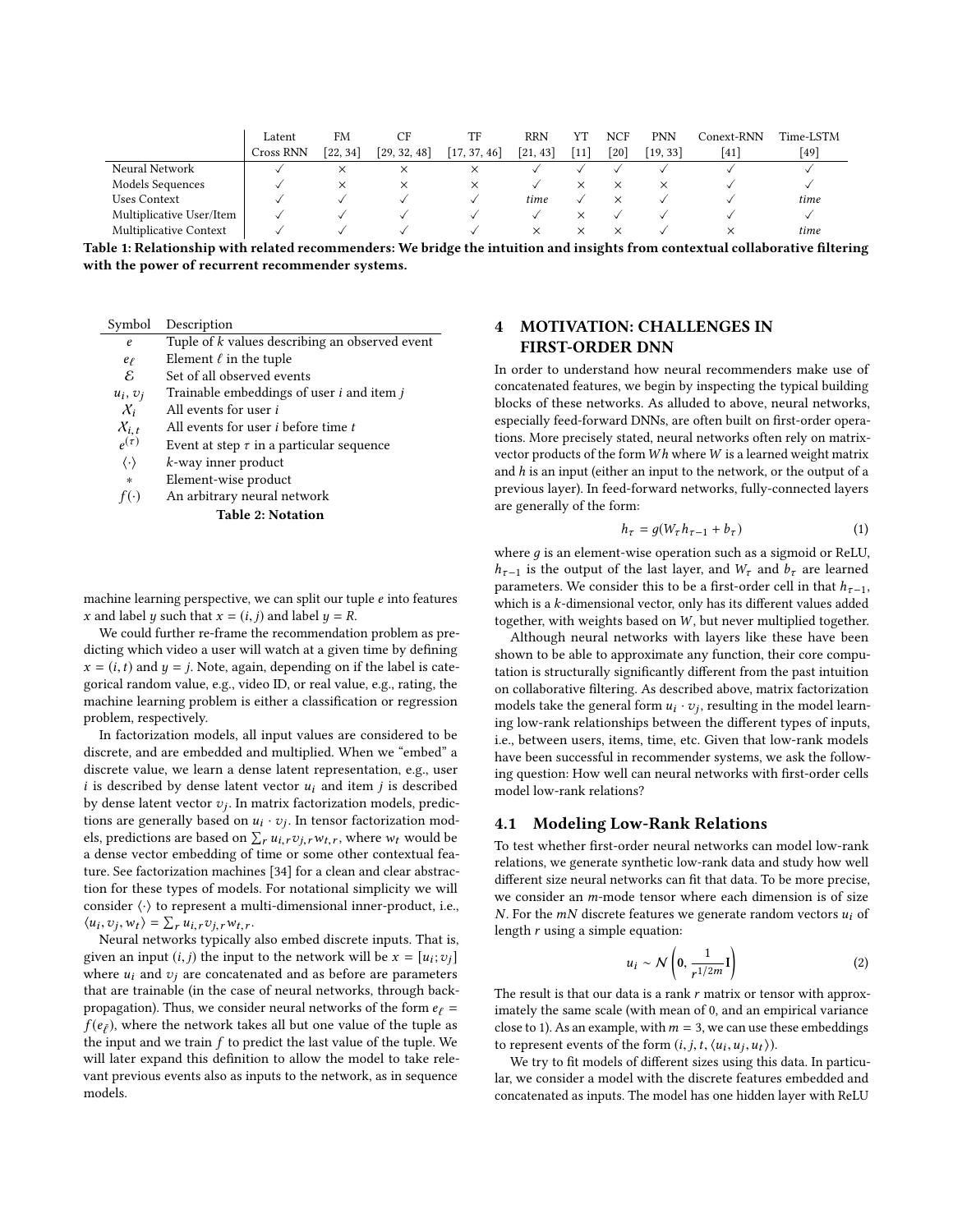<span id="page-3-0"></span>

| Hidden Layer $r = 1$ , $m = 2$ $r = 1$ , $m = 3$ $r = 2$ , $m = 3$ |          |          |          |  |
|--------------------------------------------------------------------|----------|----------|----------|--|
| 1                                                                  | 0.42601  | 0.27952  | 0.287817 |  |
| 2                                                                  | 0.601657 | 0.57222  | 0.472421 |  |
| 5                                                                  | 0.997436 | 0.854734 | 0.717233 |  |
| 10                                                                 | 0.999805 | 0.973214 | 0.805508 |  |
| 20                                                                 | 0.999938 | 0.996618 | 0.980821 |  |
| 30                                                                 | 0.999983 | 0.99931  | 0.975782 |  |
| 50                                                                 | 0.999993 | 0.999738 | 0.997821 |  |
| 100                                                                | 0.999997 | 0.999928 | 0.99943  |  |
| Table 3: Pearson correlation for different width models            |          |          |          |  |

when fitting low-rank data.

activation, as is common in neural recommender systems, followed by a final linear layer. The model is programmed in TensorFlow [\[1\]](#page-8-45), trained with mean squared error loss (MSE) using the Adagrad optimizer [\[16\]](#page-8-46), and trained to convergence. We measure and report the model's accuracy by the Pearson correlation  $(R)$  between the training data and the model's predictions. We use the Pearson correlation so that it is invariant to slight differences in variance of the data. We report the accuracy against the training data because we are testing how well these model structures fit low-rank patterns (i.e., not even whether they can generalize from it).

To model low-rank relations, we want to see how well the model can approximate individual multiplications, representing interaction between variables. All data is generated with  $N = 100$ . With  $m = 2$ , we examine how large the hidden layer must be to multiply two scalars, and with  $m = 3$  we examine how large the hidden layer must be to multiply three scalars. We use  $r \in \{1, 2\}$  to see how size of the model grows as more multiplications are needed. We embed each discrete feature as a 20-dimensional vector, much larger than r (but we found the model's accuracy to be independent of this size). We test with hidden layers ∈  ${1, 2, 5, 10, 20, 30, 50}.$ 

Empirical Findings. As can be seen in Table [3](#page-3-0) and Figure [2,](#page-3-1) we find that the model continually approximates the data better as hidden layer size grows. Given the intuition that the network is approximating the multiplication, a wider network should give a better approximation. Second, we observe that, as we increase the rank  $r$  of the data from 1 to 2, we see the hidden layer size approximately doubles to get the same accuracy. This too matches our intuition, as increasing  $r$  means there are more interactions to add—something the network can easily do exactly.

More interestingly, we find that even for  $r = 1$  and  $m = 2$ , it takes a hidden layer of size 5 to get a "high" accuracy estimate. Considering collaborative filtering models will often discover rank 200 relations [\[28\]](#page-8-2), this intuitively suggests that real world models would require very wide layers for a single two-way relation to be learned.

Additionally, we find that modeling more than 2-way relations increases the difficulty of approximating the relation. That is, when we go from  $m = 2$  to  $m = 3$  we find that the model goes from needing a width 5 hidden layer to a width 20 hidden layer to get an MSE of approximately 0.005 or a Pearson correlation of 0.99.

In summary, we observe that ReLU layers can approximate multiplicative interactions (crosses) but are quite inefficient in doing so.

<span id="page-3-1"></span>

Figure 2: ReLU layers can learn to approximate low-rank relations, but are inefficient in doing so.

This motivates the need for models that can more easily express, and deal with, multiplicative relations. We now turn our attention to using an RNN as a baseline; this is a stronger baseline in that it can better express multiplicative relations compared to feed-forward DNNs.

# 5 YOUTUBE'S RECURRENT RECOMMENDER

With the above analysis as motivation, we now describe the improvements to YouTube's RNN recommender system. RNNs are notable as a baseline model because they are already second-order neural networks, significantly more complex than the first-order models explored above, and are at the cutting edge of dynamic recommender systems.

We begin with an overview of the RNN recommender we built for YouTube and then in Section [6](#page-4-0) describe how we improve it to better make use of contextual data.

#### 5.1 Formal Description

In our setting, we observe events of the form user  $i$  has watched video *j* (uploaded by user  $\psi(j)$ ) at time *t*. (We will later introduce additional contextual features.) In order to model the evolution of user preferences and behavior, we use a recurrent neural network (RNN) model, where the input to the model is the set of events for user  $X_i = \{e = (i, j, \psi(j), t) \in \mathcal{E} | e_0 = i\}$ . We will use  $X_{i,t}$  to denote all watches before *t* for user  $\chi_i$ :

$$
\mathcal{X}_{i,t} = \{e = (i,j,t) \in \mathcal{E} | e_0 = i \wedge e_3 < t\} \subset \mathcal{X}_i. \tag{3}
$$

The model is trained to produce sequential prediction  $Pr(j|i, t, X_{i,t})$ , i.e., the video  $j$  that user  $i$  will watch at a given time  $t$  based on all watches before t. For the sake of simplicity, we will use  $e^{(\tau)}$  to de-<br>note the the went in the sequence  $x^{(\tau)}$  to denote the transformed note the  $\tau$ th event in the sequence,  $x^{(\tau)}$  to denote the transformed<br>input for  $a^{(\tau)}$  and  $u^{(\tau)}$  to denote the label truing to be predicted input for  $e^{(\tau)}$ , and  $y^{(\tau)}$  to denote the label trying to be predicted<br>for the sth quant. In the quantile above if  $e^{(\tau)} = (i, j, y(i), t)$  and for the  $\tau$ th event. In the example above, if  $e^{(\tau)} = (i, j, \psi(j), t)$  and  $e^{(\tau+1)} = (i, j', \psi(j), t')$  then the input  $e^{(\tau)} = [\text{sum } y, \psi(j), t]$  which is used to predict  $y^{(\tau+1)} = j'$ , where  $v_j$  is the video embedding,<br> $u(x)$  is the unloader embedding, and  $u_j$  is the context embedding.  $(x+1) = (i, j', \psi(j'), t')$  then the input  $x^{(\tau)} = [v_j; u_{\psi(j)}; w_t]$ , which  $u_{\psi(j)}$  is the uploader embedding, and  $w_t$  is the context embedding.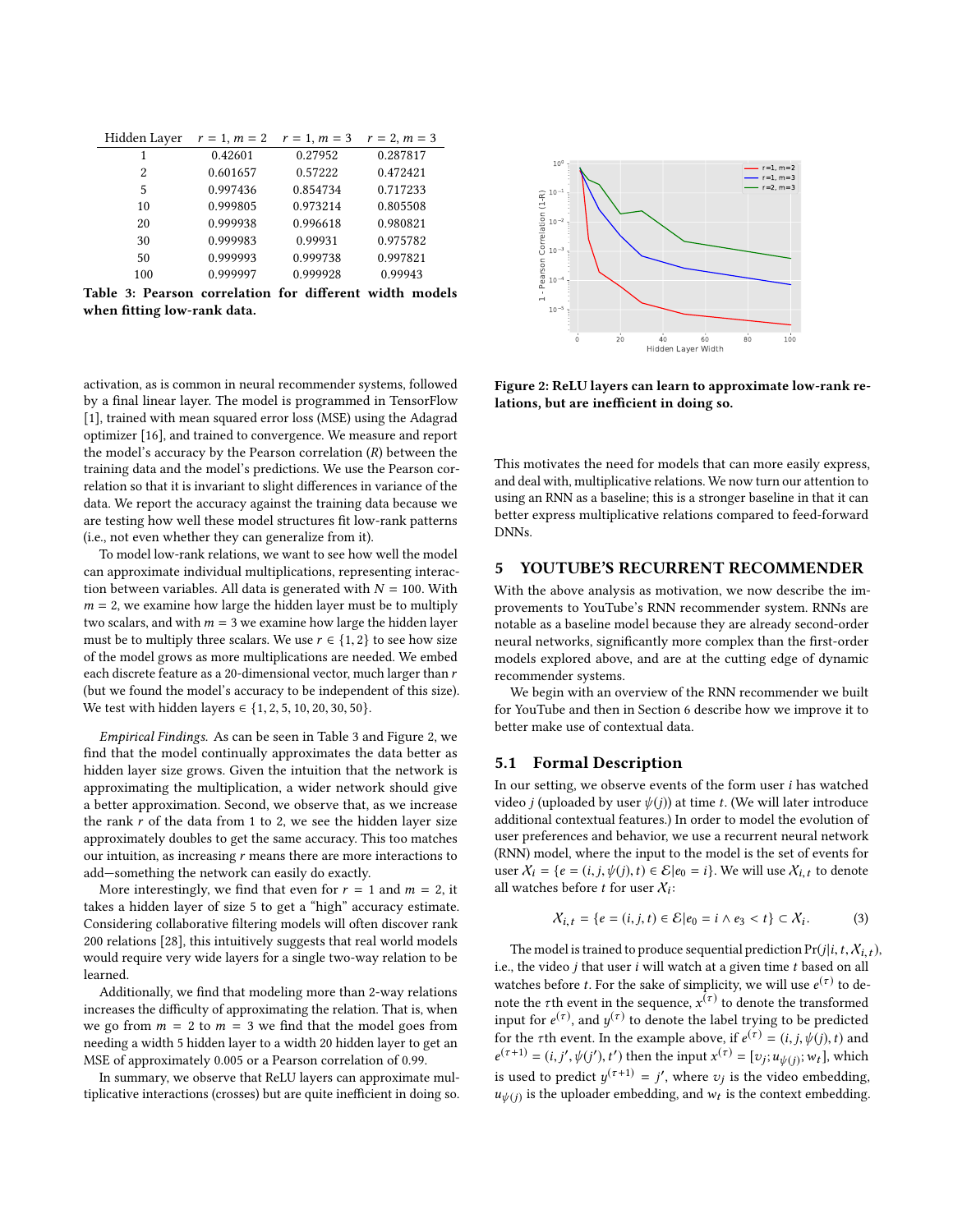When predicting  $y^{(\tau)}$ , we of course cannot use the label of the recognoming quant  $q^{(\tau)}$  as an input, but we can use contact from corresponding event *e*<br> $e^{(\tau)}$  which we will do  $(\tau)$  as an input, but we can use context from  $e^{(\tau)}$ , which we will denote by  $c^{(\tau)}$ , e.g.,  $c^{(\tau)} = [w_t]$ .

# 5.2 Structure of the Baseline RNN Model

A diagram of our RNN model can be seen in Figure [1,](#page-0-0) and described below. Recurrent neural networks model a sequence of actions. With each event  $e^{(\tau)}$ , the model takes a step forward, processing  $x^{(\tau)}$ <br>and undeting a hidden state yetter  $z^{(\tau-1)}$ . To be more precise, each and updating a hidden state vector  $z^{(\tau-1)}$ . To be more precise, each means in  $f_{\alpha}(\tau)$ ,  $f_{\alpha}(\tau)$ ,  $f_{\alpha}(\tau)$ ,  $f_{\alpha}(\tau)$ event is first processed by a neural network  $h_0^{(\tau)} = f_i(x^{(\tau)})$ . In our setting this will either be an identity function or fully-connected setting, this will either be an identity function or fully-connected ReLU layers.

The recurrent part of the network is a function  $h_1^{(\tau)}, z^{(\tau)} =$  $f_r(h_0^{(\tau)}, z^{(\tau-1)})$ . That is, we use a recurrent cell, such as an LSTM [\[23\]](#page-8-32) or GRU [\[10\]](#page-8-33), that takes as an input the state from the previous step and the transformed input  $f_i(x^{(\tau)})$ .

To predict  $y^{(\tau)}$ , we use  $f_o(h_1^{(\tau-1)}, c^{(\tau)})$ , which is another trainable neural network that produces a probability distribution over possible values of  $y^{(\tau)}$ . In our setting, this network takes the output<br>of the PNN as its input and context of the upcoming prediction of the RNN as its input and context of the upcoming prediction, and finally ends with a softmax layer over all videos. This network can include multiple fully-connected layers.

# 5.3 Context Features

Core to the success of this model is the incorporation of contextual data beyond just the sequence of videos watched. We discuss below how we utilize these features.

TimeDelta. In our system, incorporating time effectively was highly valuable to the accuracy of our RNN. Historically, time context has been incorporated into collaborative filtering models in a variety of ways. Here we use an approach we call timedelta:

$$
\Delta t^{(\tau)} = \log \left( t^{(\tau+1)} - t^{(\tau)} \right) \tag{4}
$$

That is, when considering event  $e^{(\tau)}$  we consider how long until the next event or prediction to be mode. This is essentially equivalent next event or prediction to be made. This is essentially equivalent to time representation described in [\[25\]](#page-8-13) and [\[49\]](#page-8-31).

Software Client. YouTube videos can be watched on a variety of devices: in browser, iOS, Android, Roku, Chromecast, etc. Treating these contexts as equivalent misses relevant correlations. For example, users are probably less likely to watch a full-length feature film on their phone than through a Roku device. Similarly, short videos like trailers may be relatively more likely to be watched on a phone. Modeling the software client, and in particular how it interacts with the watch decisions, is important.

Page. We also record where a watch initiated from in our system. For example, we distinguish between watches that starts from the homepage (i.e. Home Page Watches) and watches that initiate as recommended follow-up watches once a user is already watching a video (i.e. Watch Next Watches). This is important as watches from the homepage may be more open to new content, whereas watches following a previous watch may be due to users wanting to dig into a topic more deeply.

Pre- and Post-Fusion. We can use these context features, which we collectively refer to as  $c^{(\tau)}$ , as direct inputs in two ways. As<br>can be seen in Figure 1, we can include context as an input at the can be seen in Figure [1,](#page-0-0) we can include context as an input at the bottom of the network, or concatenated with the output of the RNN cell. We refer to the inclusion of context features before the RNN as pre-fusion, and the inclusion of context features after the RNN cell as post-fusion [\[12\]](#page-8-47). Although possibly a subtle point, this decision can have a significant effect on the RNN. In particular, by including a feature through pre-fusion, that feature will affect the prediction through how it modifies the state of the RNN. However, by including a feature through post-fusion, that feature can more directly have an effect on the prediction at that step.

To manage this, when predicting  $y^{(\tau)}$ , we generally use  $c^{(\tau)}$  as a post-fusion feature, and use  $c$ <br>means that  $e^{(\tau-1)}$  will effect the  $(\tau$ <sup>-1)</sup> as a pre-fusion feature. This means that  $c^{(\tau-1)}$  will effect the RNN state but  $c^{(\tau)}$  will be used<br>for predicting  $u^{(\tau)}$ . Subsequently, at the next stap when predicting for predicting  $y^{(\tau)}$ . Subsequently, at the next step when predicting  $y^{(\tau+1)}$  of will now be a pro-fusion feature effecting the state of y the RNN from that time forward.  $(\tau+1)$ ,  $c(\tau)$  will now be a pre-fusion feature effecting the state of

# 5.4 Implementation & Training

Our model is implemented in TensorFlow [\[1\]](#page-8-45) and trained over many distributed workers and parameter servers. The training uses one of the available back-propagated mini-batch stochastic gradient descent algorithms, either Adagrad [\[16\]](#page-8-46) or ADAM [\[26\]](#page-8-48). During training we use as supervision the 100 most recent watches during the period ( $t_0$  – 7 days,  $t_0$ ], where  $t_0$  is the time of training. This generally prioritizes recent watches because the behavior is more similar to the prediction task when the learned model will be applied to live traffic.

Due to the large number of videos available, we limit our set of possible videos to predict as well as the number of uploaders of those videos that we model. In the experiments below, these sets range in size from 500,000 to 2,000,000. The softmax layer, which covers this set of candidate videos, is trained using sampled softmax with 20,000 negative samples per batch. We use the predictions of this sampled softmax in the cross entropy loss against all labels.

# <span id="page-4-0"></span>6 CONTEXT MODELING WITH THE LATENT **CROSS**

As should be clear in the above description of our baseline model, the use of contextual features is typically done as concatenated inputs to simple fully-connected layers. However, as we explained in Section [4,](#page-2-1) neural networks are inefficient in modeling the interactions between concatenated input features. Here we propose a simple alternative.

# 6.1 Single Feature

We begin with the case where we have a single context feature that we want to include. For sake of clarity, we will use time as an example context feature. Rather than incorporating the feature as another input concatenated with the other relevant features, we perform an element-wise product in the middle of the network. That is, we perform:

$$
h_0^{(\tau)} = (1 + w_t) * h_0^{(\tau)}
$$
 (5)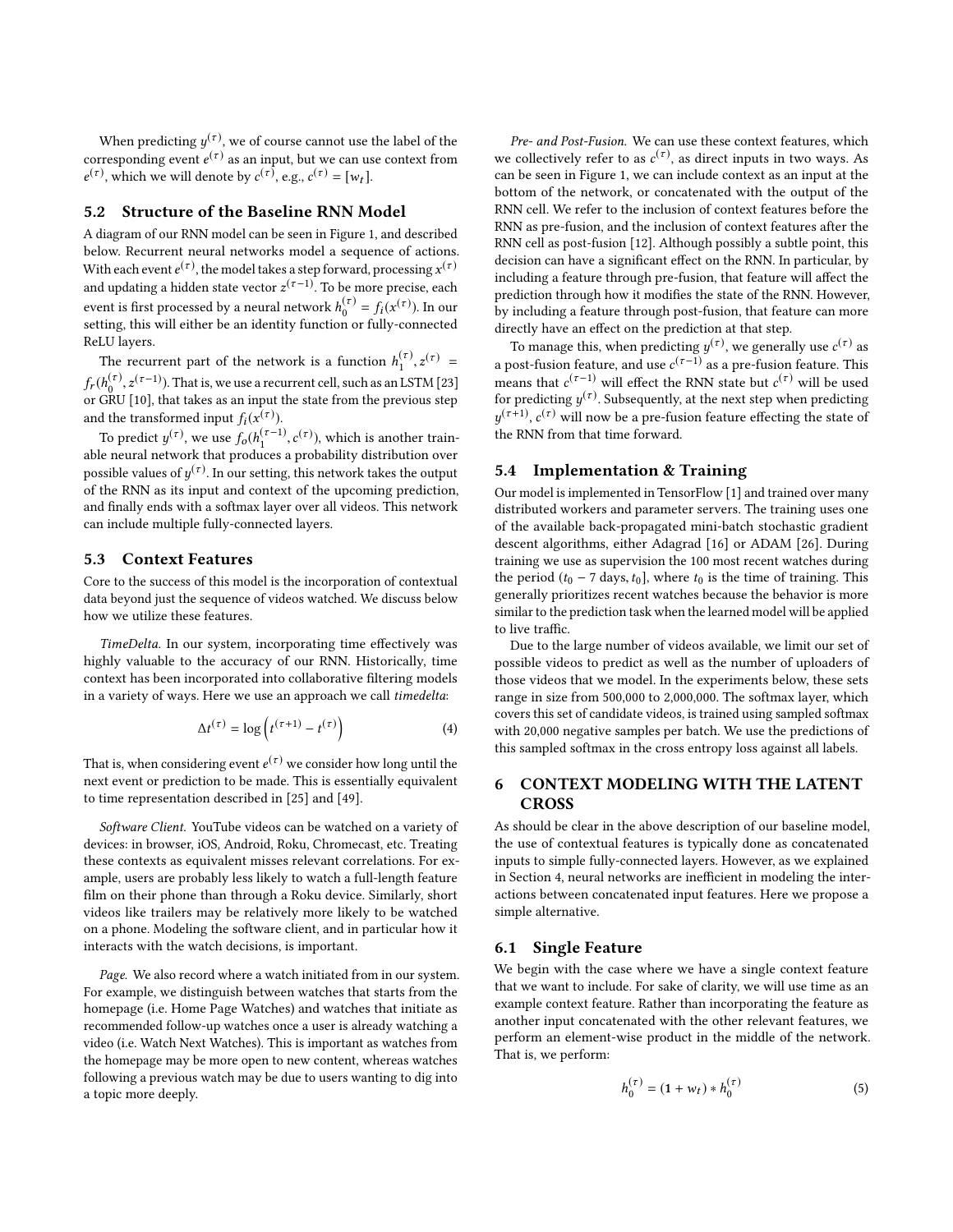where we initialize  $w_t$  by a 0-mean Gaussian (note,  $w = 0$  is an identity). This can be interpreted as the context providing a mask or attention mechanism over the hidden state. However, it also enables low-rank relations between the input previous watch and the time. Note, we can also apply this operation after the RNN:

$$
h_1^{(\tau)} = (1 + w_t) * h_1^{(\tau)}.
$$
 (6)

The technique offered in [\[27\]](#page-8-36) can be viewed as a special case where multiplicative relations are included at the very top of the network along with the softmax function to improve NLP tasks. In that case, this operation can be perceived as a tensor factorization where the embedding for one modality is produced by a neural network.

#### 6.2 Using Multiple Features

In many cases we have more than one contextual feature that we want to include. When including multiple contextual features, say time  $t$  and device  $d$ , we perform:

$$
h^{(\tau)} = (1 + w_t + w_d) * h^{(\tau)} \tag{7}
$$

We use this form for a few different reasons: (1) By initializing both  $w_t$  and  $w_d$  by 0-mean Gaussians, the multiplicative term has a mean of 1 and thus can similarly act as a mask/attention mechanism over the hidden state. (2) By adding these terms together we can capture 2-way relations between the hidden state and each context feature. This follows the perspective taken in the design of factorization machines [\[34\]](#page-8-23). (3) Using a simple additive function is easy to train. A more complex function like  $w_t * w_d * h^{(\tau)}$  will increase the non-convexity significantly with each additional contextual feature non-convexity significantly with each additional contextual feature. Similarly we found learning a function  $f([w_t; w_d])$  to be more<br>difficult to train and to give worse results. An overview of including difficult to train and to give worse results. An overview of including these features in a model can be seen in Figure [1.](#page-0-0)

Efficiency. We note that one significant benefit of using latent crosses is their simplicity and computational efficiency. With  $N$ context features and d-dimensional embeddings, the latent cross can be computed in  $O(Nd)$  and does not increase the width of the subsequent layers.

# 7 EXPERIMENTS

We perform two sets of experiments. The first is on a restricted dataset where time is the only contextual feature, and we compare several model families. In the second set of experiments we use our production model and explore the relative improvements based on how we incorporate context features.

#### 7.1 Comparative Analysis

7.1.1 Setup. We begin with an explanation of our experimental setup.

Dataset and Metrics. We use a dataset with sequences of watches for hundreds of millions users. The users are split into training, validation and test sets, with both validation and test sets having tens of millions of users. Watches are restricted to a set of 500,000 popular videos, and all users have at least 50 watches in their sequence. The sequence is given by a list of watched videos and the timestamp of each watch.

<span id="page-5-0"></span>

| Method                           | Precision@1 | MAP@20 |
|----------------------------------|-------------|--------|
| RNN with $\Delta t$ Latent Cross | 0.1621      | 0.0828 |
| RRN (Concatenated $\Delta t$ )   | 0.1465      | 0.0753 |
| RNN (Plain, no time)             | 0.1345      | 0.0724 |
| Bag Of Words                     | 0.1250      | 0.0707 |
| Bag of Words with time           | 0.1550      | 0.0794 |
| Paragraph Vectors                | 0.1123      | 0.0642 |
| Cowatch                          | 0.1204      | 0.0621 |

Table 4: Results for Comparative Study: RNN with a latent cross performs the best.

The task is to predict the last 5 watches in the user's sequence. To measure this, we use Mean-Average-Precision-at- $k$  (MAP $@k$ ) for  $k = 1$  and  $k = 20$  on the test set.

Model. For this set of experiments we use an RNN with an LSTM recurrent unit. We have no ReLU cells before or after the recurrent unit, and use a pre-determined hierarchical softmax (HSM) to predict the videos. Here, we use all but the first watch in the sequence as supervision during training. The model is trained using back-propagation with ADAM [\[26\]](#page-8-48).

Since time is the only contextual feature in this data set, we use the video embedding  $v_j$  as the input and perform the latent cross with the timedelta value  $w_{\Lambda t}$  such that the LSTM is given  $v_j * w_{\Delta t}$ . This is an example of a pre-fusion cross. We will call this pNNI at antCross RNNLatentCross.

Baselines. We compare the RNNLatentCross model described above to highly tuned models of alternative forms:

- RRN: Use  $[v_j; w_{\Delta t}]$  as the input to the RNN; similar to [\[43\]](#page-8-15) and [\[41\]](#page-8-30).
- RNN: RNN directly over  $v_j$  (without time); similar to [\[21\]](#page-8-29).
- BOW: Bag of words model over the set of videos in the user's history and user demographics.
- BOW+Time: 3-layer feed-forward model taking as input a concatenation of a bag-of-watches, each of the last three videos watched,  $\Delta t$ , and the time of the week of the request. The model is trained with a softmax over the 50 videos most co-watched with the last watch.
- Paragraph Vector (PV): Use [\[13\]](#page-8-49) to learn unsupervised embeddings of each user (based on user demographics and previous watches). Use the learned embeddings as well as an embedding of the last watch as input to a 1-layer feed forward classifier trained with sampled softmax.
- Cowatch: Predict the most common co-watched videos based on the last watch in the sequence.

Unless otherwise specified, all models have a hierarchical softmax. All models and their hyperparameters are tuned over the course of a modeling competition. Note, only BagOfWords and Paragraph Vector make use of user demographic data.

7.1.2 Results. We report our results for this experiment in Table [4.](#page-5-0) As can be seen there, our model, using the RNN with ∆t having a latent cross with the watch, gives the best result for both Precision@1 and MAP@20. Possibly even more interestingly, is the relative performance of the models. We observe in both the bag of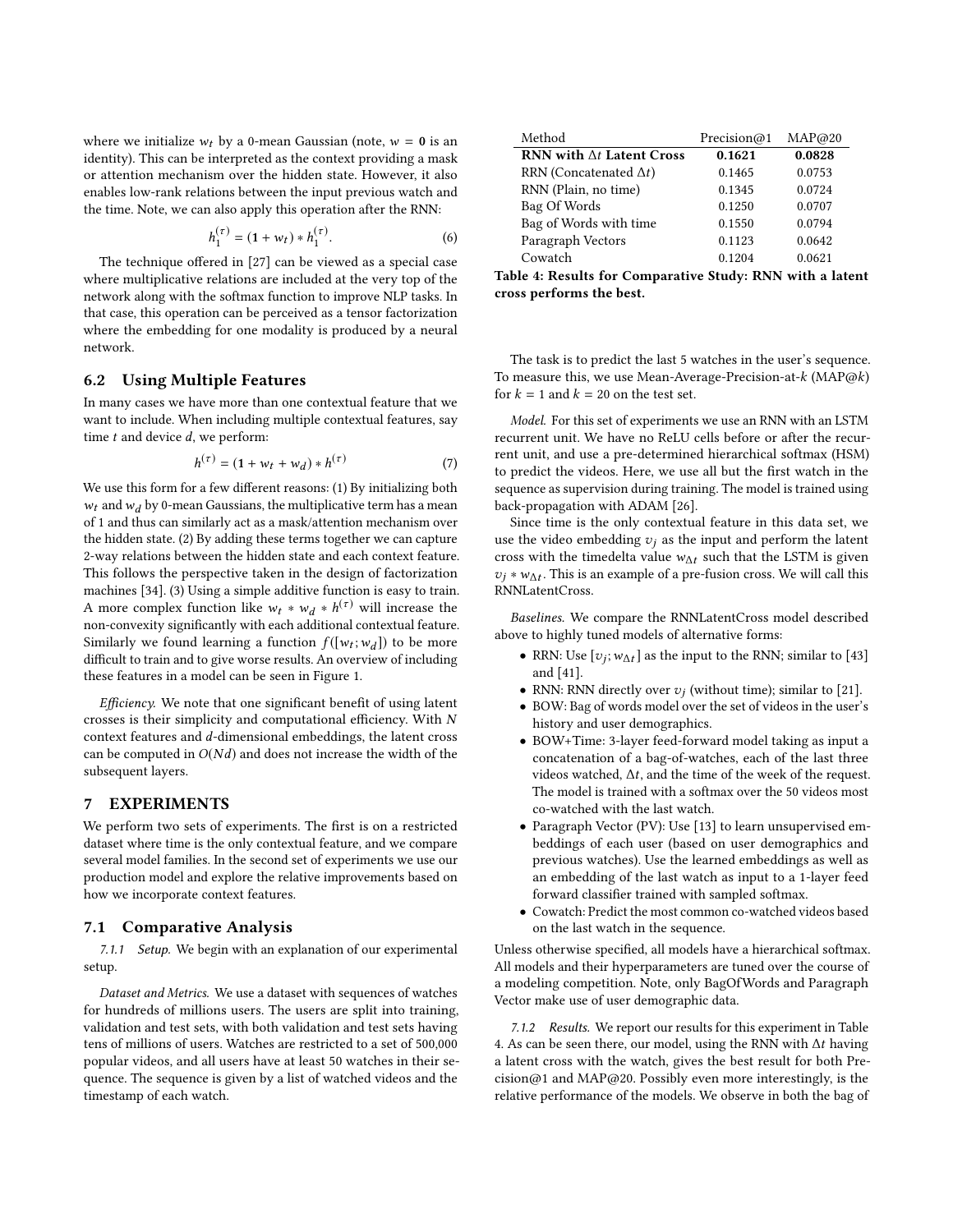words models and the RNN models the critical importance of modeling time. Further, observe that the improvement from performing a latent cross instead of just concatenating  $\Delta t$  is greater than the improvement from including  $\Delta t$  as an input feature at all.

#### 7.2 YouTube's Model

Second, we study multiple variants of our production model against a larger, more unrestricted dataset.

7.2.1 Setup. Here, we use a production dataset of user watches, which is less restrictive than the above setting. Our sequences are composed of the video that was watched and who created the video (uploader). We use a larger vocabulary on the order of millions of recently popular uploaded videos and uploaders.

We split the dataset into a training and test set based jointly on users and time. First, we split users into two sets: 90% of our users are in our training set and 10% in our test set. Second, to split by time, we select a time cut-off  $t_0$  and during training only consider watches from before  $t_0$ . During testing, we consider watches from after  $t_0$  + 4 hours. Similarly, the vocabulary of videos is based on data from before  $t_0$ .

Our model consists of embedding and concatenating all of the features defined above as inputs, followed by a 256-dimensional ReLU layer, a 256-dimensional GRU cell, and then another 256 dimensional ReLU layer, before being fed into the softmax layer. As described previously, we use the 100 most recent watches during the period ( $t_0$  – 7 days,  $t_0$ ] as supervision. Here, we train using the Adagrad optimizer [\[16\]](#page-8-46) over many workers and parameter servers.

To test our model, we again measure the mean-average-precisionat-k. For watches that are not in our vocabulary, we always mark the prediction as incorrect. The evaluation MAP@k scores reported here are measured using approximately 45,000 watches.

7.2.2 The Value of Page as Context. We begin analyzing the accuracy improvements by incorporating Page in different ways. In particular, we compare not using Page, using Page as an input concatenated with the other inputs, and performing a post-fusion latent cross with Page. (Note, when we include page as a concatenated feature, it is concatenated during both pre-fusion and post-fusion.)

As can be seen in Figure [3,](#page-7-0) using Page with a latent cross offers the best accuracy. Additionally, we see that using both the latent cross and the concatenated input offers no additional improvement in accuracy, suggesting that the latent cross is sufficient to capture the relevant information that would be obtained through using the feature as a direct input.

7.2.3 Total Improvement. Last, we test how adding latent crosses on top of the full production model effects the accuracy. In this case, with each watch the model knows the page, the device type, the time, how long the video was watched for (watch time), how old the watch is (watch age), and the uploader. In particular, our baseline YouTube model uses the page, device, watch time, and timedelta values as pre-fusion concatenated features, and also uses the page, device, and watch age as post-fusion concatenated features.

We test including timedelta and page as pre-fusion latent crosses, as well as device type and page as post-fusion latent crosses. As can be seen in Figure [4,](#page-7-1) although all of these features were already included through concatenation, including them as latent crosses

provides an improvement in accuracy over the baseline model. This also demonstrates the ability for pre-fusion and post-fusion with multiple features to work together and provide a strong accuracy improvement.

# 8 DISCUSSION

We explore below a number of questions raised by this work and implications for future work.

# 8.1 Discrete Relations in DNNs

While much of this paper has focused on enabling multiplicative interactions between features, we found that neural networks can also approximate discrete interactions, an area where factorization models have more difficulty. As an example, in [\[46\]](#page-8-11) the authors find that modeling when user *i* performs action *a* on item *j*,  $\langle u_{(i,a)}, v_j \rangle$ <br>has better accuracy than  $\langle u_i, v_j \rangle$ . However, discovering that has better accuracy than  $\langle u_i, v_j, w_a \rangle$ . However, discovering that indexing users and actions together performs better is difficult indexing users and actions together performs better is difficult, requiring data insights.

Similar to the experiments in Section [4,](#page-2-1) we generate synthetic data following the pattern  $X_{i,j,a} = \langle u_{(i,a)}, v_j \rangle$  and test how well<br>different network architectures predict  $X_{i,j,a}$  given i j and g are different network architectures predict  $X_{i,j,a}$  given  $i, j$  and  $a$  are only concatenated as independent inputs. We initialize  $u \in \mathbb{R}^{10000}$ <br>and  $v \in \mathbb{R}^{100}$  as vectors, such that X is a rank-1 matrix. We follow and  $v \in \mathbb{R}^{100}$  as vectors, such that X is a rank-1 matrix. We follow the same general experimental procedure as in Section [4,](#page-2-1) measuring the Pearson correlation  $(R)$  for networks with varying number of hidden layers and varying width to those hidden layers. (We train these networks with a learning rate of 0.01, ten-times smaller than the learning rate used above.) As a baseline, we also measure the Pearson correlation for tensor factorization ( $\langle u_i, v_j, w_a \rangle$ ) for different ranks different ranks.

As can be seen in Figure [5,](#page-7-2) deep models, in some cases, attain a reasonably high Pearson correlation, suggesting that they are in fact able to approximate discrete crosses. Also interestingly, learning these crosses requires deep networks with wide hidden layers, particularly large for the size of the data. Additionally, we find that these networks are difficult to train.

These numbers are interesting relative to the baseline tensor factorization performance. We observe that the factorization models can approximate the data reasonably well, but requires relatively high rank. (Note, even if the underlying tensor is full rank, a factorization of rank 100 would suffice to describe it.) However, even at this high rank, the tensor factorization models require fewer parameters than the DNNs and are easier to train. Therefore, as with our results in Section [5,](#page-7-2) DNNs can approximate these patterns, but doing so can be difficult, and including low-rank interactions can help in providing easy-to-train approximations.

#### 8.2 Second-Order DNNs

A natural question to ask when reading this paper is why not try much wider layers, make the model deeper, or more secondorder units, like GRUs and LSTMs? All of these are reasonable modeling decisions, but in our experience make training of the model significantly more difficult. One of the strengths of this approach is that it is easy to implement and train, while still offering clear performance improvements, even when applied in conjunction with other second-order units like LSTMs and GRUs.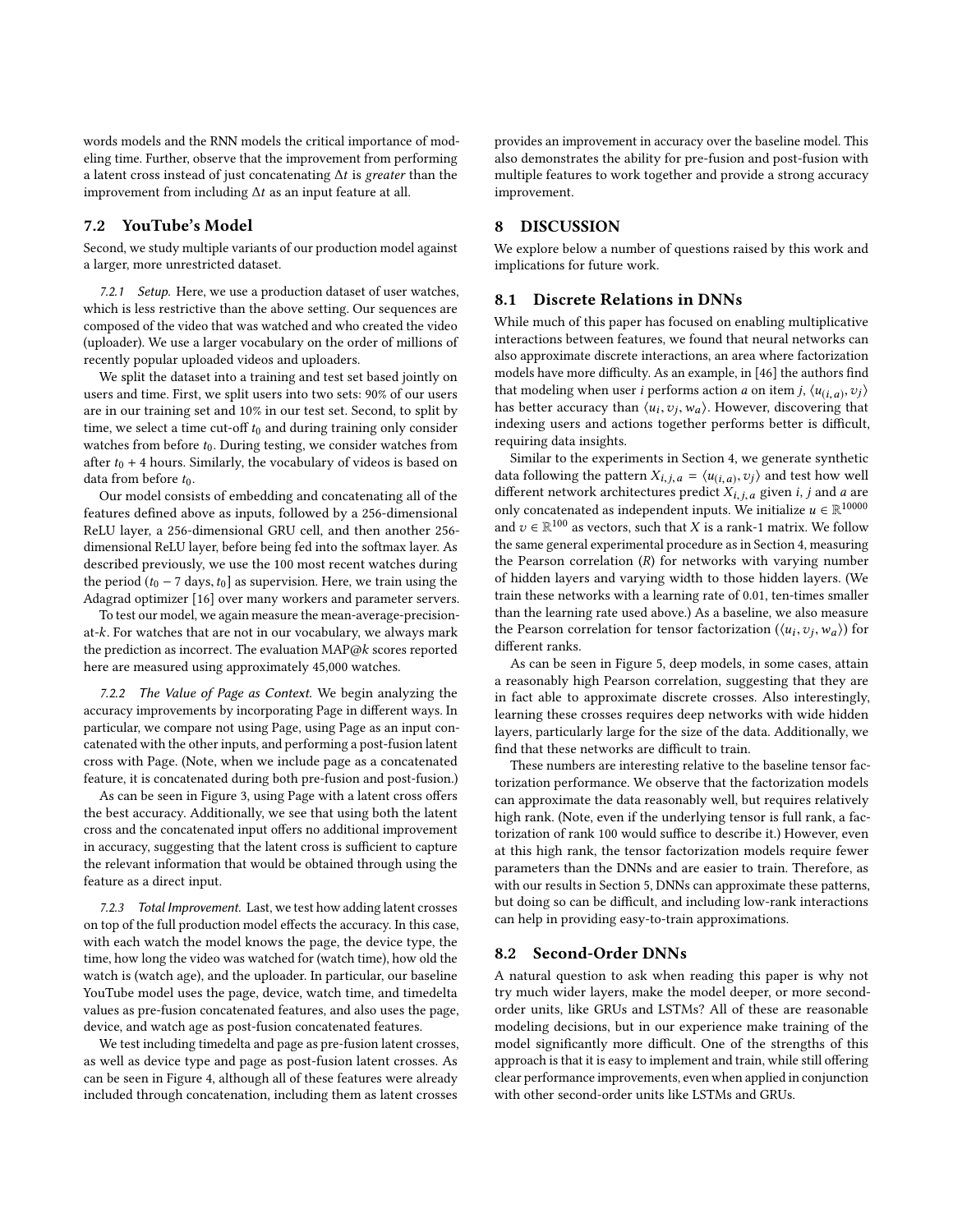<span id="page-7-0"></span>

Figure 3: Accuracy from using page as either input or a latent cross feature (reported over training steps).

<span id="page-7-1"></span>

<span id="page-7-2"></span>Figure 4: Accuracy from using all latent cross features against a baseline of using all possible concatenated input features.



Figure 5: Sufficiently large DNNs can learn to approximate discrete interactions.

The growing trend throughout deep learning appears to be using more second-order interactions. For example, this is common in attention models and memory networks, as list above. While these

are even more difficult to train, we believe this work shows the promise in that direction for neural recommender systems.

# 9 CONCLUSION

In this paper we have explored how to incorporate contextual data in a production recurrent recommender system at YouTube. In particular, this paper makes following contributions:

- Challenges of First-Order DNNs: We found feed-forward neural networks to be inefficient in modeling multiplicative relations (crosses) between features.
- Production Model: We offer a detailed description of our RNN-based recommender system used at YouTube.
- Latent Cross: We offer a simple technique for learning multiplicative relations in DNNs, including RNNs.
- Empirical Results: We demonstrate in multiple settings and with different context features that latent crosses improve recommendation accuracy, even on top of complex, state-of-the-art RNN recommenders.